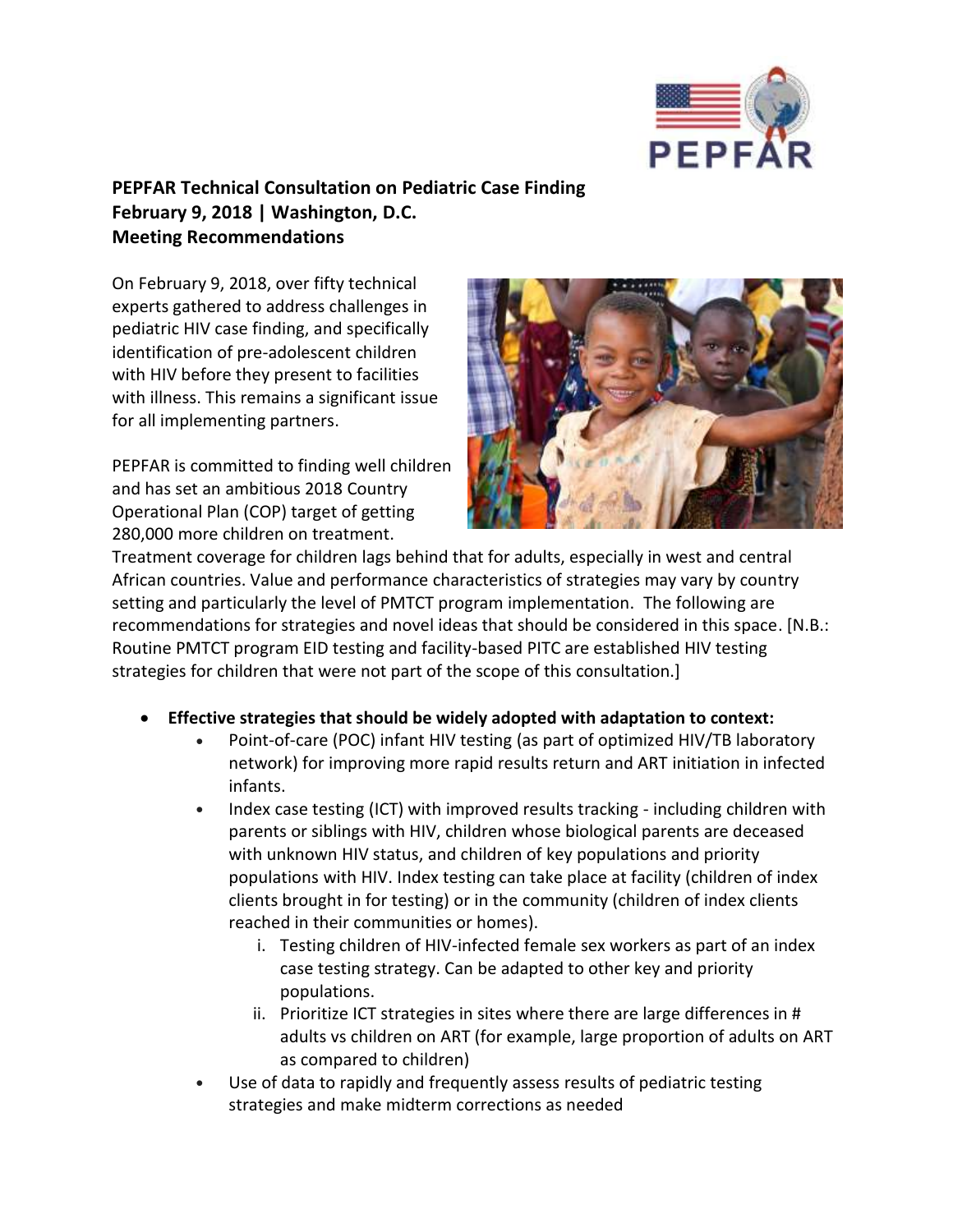

- **Strategies that show promise in pilot or small-scale, which should be further evaluated before being scaled up:**
	- Screening infants for HIV exposure in immunization clinics may not be cost effective in all settings
		- i. In some countries in sub-Saharan Africa, national programs have already introduced processes for systematic assessment of infant HIV exposure status (including HIV testing of mothers if HIV status unknown) in immunization clinics with EID testing, as appropriate, for infants identified as HIV exposed. Programs need to evaluate whether the yield in their setting (eg, HIV burden, PMTCT program effectiveness, risk of maternal incident HIV infection during pregnancy) warrants the costs (including staffing implications). CEPAC/WHO are developing a modelbased tool to assist country programs in making this determination.
	- Birth HIV testing depending on access top immediate Tx
	- Use of community health workers and social support/OVC platforms to reach children who need testing – uncertainty about appropriate screening approaches for which children need testing
		- o Case management, with risk assessment delivered in the context of case management, provided alongside additional services and support – risk assessment criteria needs refinement and evidence on reaching children who most need testing.

## **Creative, novel ideas that should be piloted:**

- Financial incentives? Could be for caregiver or healthcare workers or facility (such as performance based incentives). May be monetary or goods.
- School health assessments integrate HIV testing services as part of a general health assessment in primary and preschools? Need more data on yield and cost-effectiveness.
- Partnerships with faith-based groups to reduce stigma and stigma-related barriers to testing and to promote strategic testing through faith-based events, houses of worship and other faith-based platforms.
- Use of community platforms (i.e. child protection committees, savings groups, mothers'/fathers' groups, women's groups, parenting platforms, context appropriate ceremonies, etc.) to reduce stigma and stigma-related barriers to testing.
- Integrating PLHIV into community based couple's groups to support disclosure and improve PMTCT adherence.